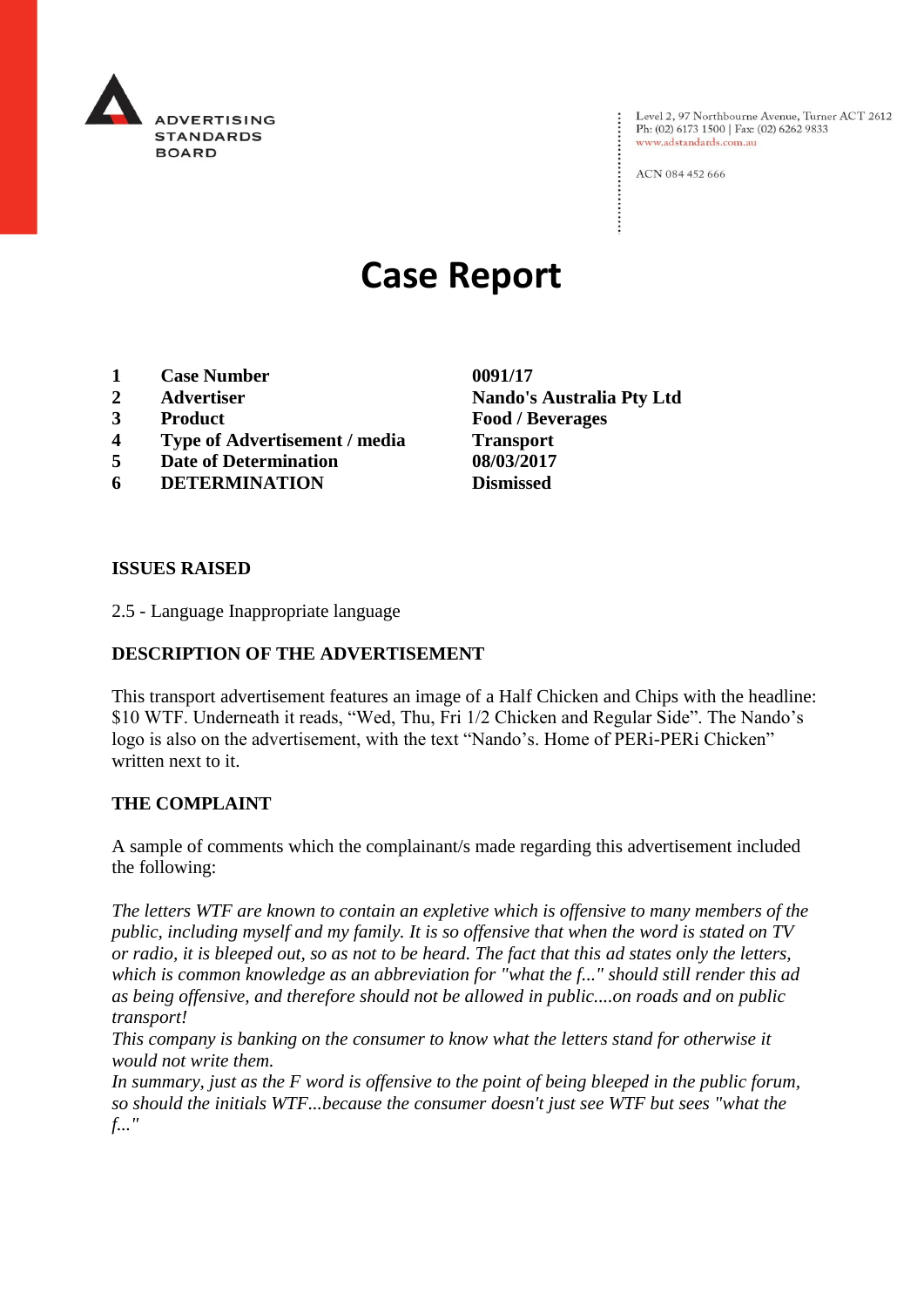*For me, this advert is the final straw to drive me to lodge a complaint about the language standards in both advertising and general broadcasting in this country.*

*There is too much of this advertising using inuendo such as "She Porked him", "BCFing Fun", "Fork You Friday" (on 96FM) and now "\$10 WTF" and as the Advertising Standards Bureau, you are allowing these advertisers to get away with what amounts to childish behaviour.*

*As a teacher of 30 years, I have observed the language standards of the children decline significantly and declining standards of advertising and broadcasting is contributing to this.*

*When I started teaching in the mid 80's I rarely heard a child swear in my classroom and these days I rarely have a lesson where I do not hear at least 1 child use the F word.*

*I have read the complaint and subsequent response from BCF, and that is the sort of response I get, and expect to get, from students in my class when I challenge them on their language. Hiding behind a technicality.*

*The people creating these adverts are intelligent people and I am quite sure are acutely aware of how the general public will interpret their slogan. While they might hide be a technicality that it is BoatING, CampING and Fishing, they want to use the slogan because it will get peoples attention because of the inuendo behind the slogan.*

*Back in the 70's Graham Kennedy imitated a Crow saying "Fark" on live TV and was banned from live TV for the inuendo.*

*I believe it is time you stopped condoning this type of advertising and upheld some standards.*

*We are rapidly approaching a point where the F word will be considered the norm.*

## **THE ADVERTISER'S RESPONSE**

Comments which the advertiser made in response to the complainant/s regarding this advertisement include the following:

*We have considered the complaint and the advertisement in question in light of the provisions of the AANA Code of Ethics ("the Code").*

*We note that the nature of the complaint relates specifically to the concern that the advertisement in question contains inappropriate language. We have carefully considered the Code, and have assessed its provisions against the content of this advertisement. We submit that the advertisement does not breach the Code on any of the grounds set out in the same.*

*We note that provision 2.5 of the Code sets out that "Advertising or Marketing Communications shall only use language which is appropriate in the circumstances (including appropriate for the relevant audience and medium). Strong or obscene language shall be avoided." We note that the advertisement in question does not include any strong or obscene language. The advertisement does employ the acronym "WTF" which is commonly accepted by most mature audiences to stand for "What The F--k", and is commonly used as a short hand in electronic communications for that phrase.*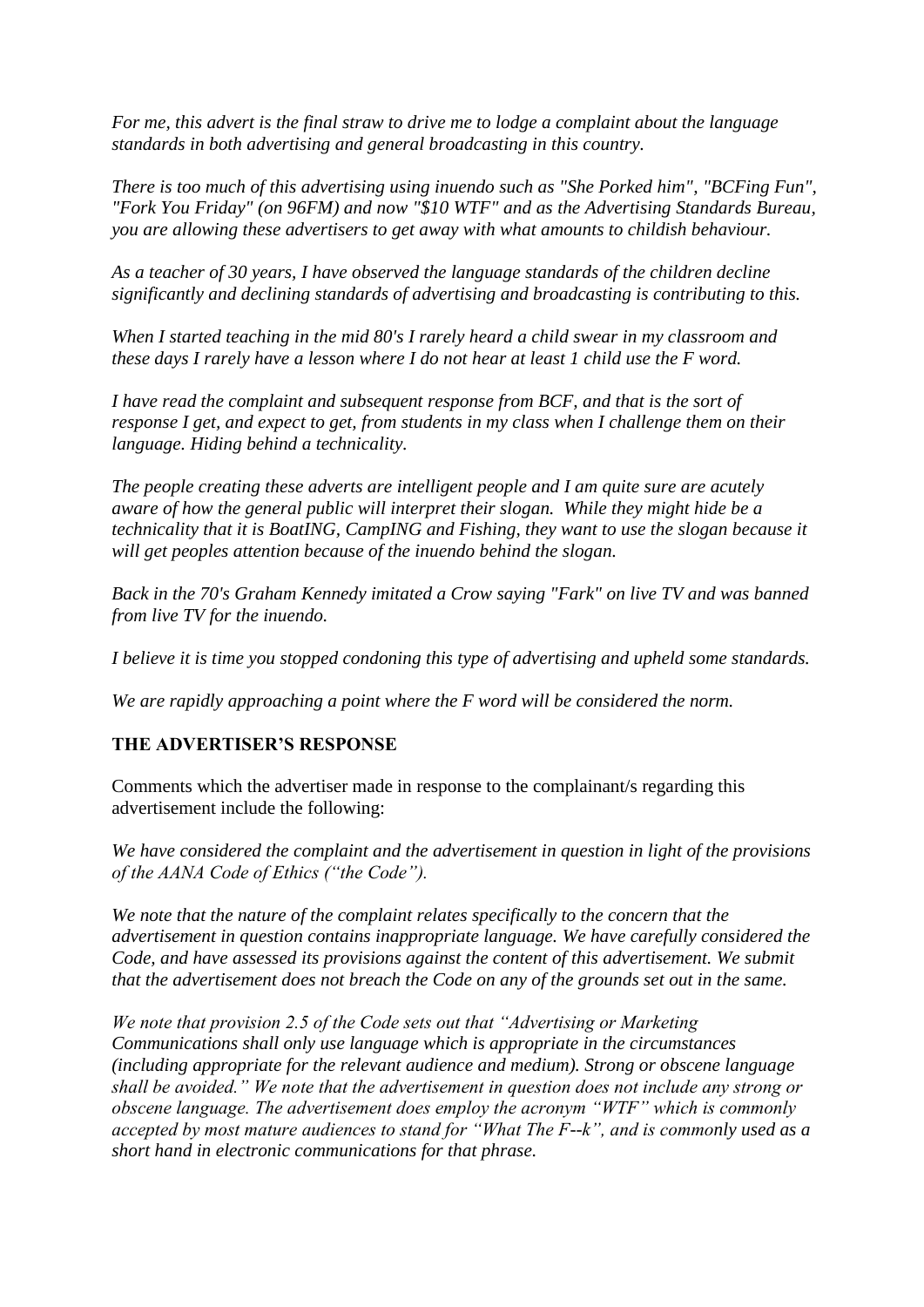*However in the case of this advertisement the acronym is clearly being used with an alternative meaning of "Wednesday Thursday Friday" as prominently qualified below the main headline. Most reasonable consumers in our view will recognise that use of the acronym is a subtle reference to the acronym's other more common use, and appreciate the humour therein. That said, as no strong or obscene language actually appears in the advertisement at all, we submit that the advertisement does not breach provision 2.5 of the Code.*

*Further, we submit that the advertisement does not breach any other provisions of the Code.*

*Finally, we have considered the AANA Food & Beverages Advertising & Marketing Communications Code ("F&B Code"), and in our view, there are no provisions that are specifically relevant to this advertisement, as no claims with regards to nutrition or any of the other matters pertaining to the F&B Code are made. Accordingly, for the sake of completeness we submit that the advertisement is not in breach of any provision of the F&B Code.*

## **THE DETERMINATION**

The Advertising Standards Board (the "Board") considered whether this advertisement breaches Section 2 of the AANA Advertiser Code of Ethics (the "Code"). The Board noted the complainants' concerns that the advertisement uses language that is not appropriate for children. The Board viewed the advertisement and noted the advertiser's response. The Board considered whether the advertisement was in breach of Section 2.5 of the Code. Section 2.5 of the Code states: "Advertising or Marketing Communications shall only use language which is appropriate in the circumstances (including appropriate for the relevant audience and medium). Strong or obscene language shall be avoided". The Board noted that the advertisement is for a restaurant chain – Nandos - and includes the text "\$10 WTF" outlining the limited time offer of half a chicken and regular side on "Wed, Thur and Fri". The Board noted that the advertising material appears on buses and the backs of taxis and is visible to a broad audience that would include children. The Board noted that it has previously considered advertisements which have used acronyms to appeal to a younger adult market (0331/11, 0566/09 and 0533/09). Consistent with previous decisions, the Board considered that the use of the acronym 'WTF' was not of itself strong or obscene language and could mean a variety of things. The Board considered it unlikely that that very young children would understand the acronym as having any meaning.

The Board also considered that older children and adults may notice the advertisement on the basis of the acronym but that in conjunction with the explanation, "Wed, Thur, Fri" it is reasonable that the WTF is consistent with the days of the week.

The Board considered that the use of WTF may be understood to suggest strong language by some members of the community, but that the use of the term WTF was, of itself, not language which is necessarily strong or obscene, or inappropriate in the circumstances.

The Board noted that the advertisement could be seen by children but considered that most members of the community would consider that the language in the advertisement was not inappropriate and was not strong or obscene.